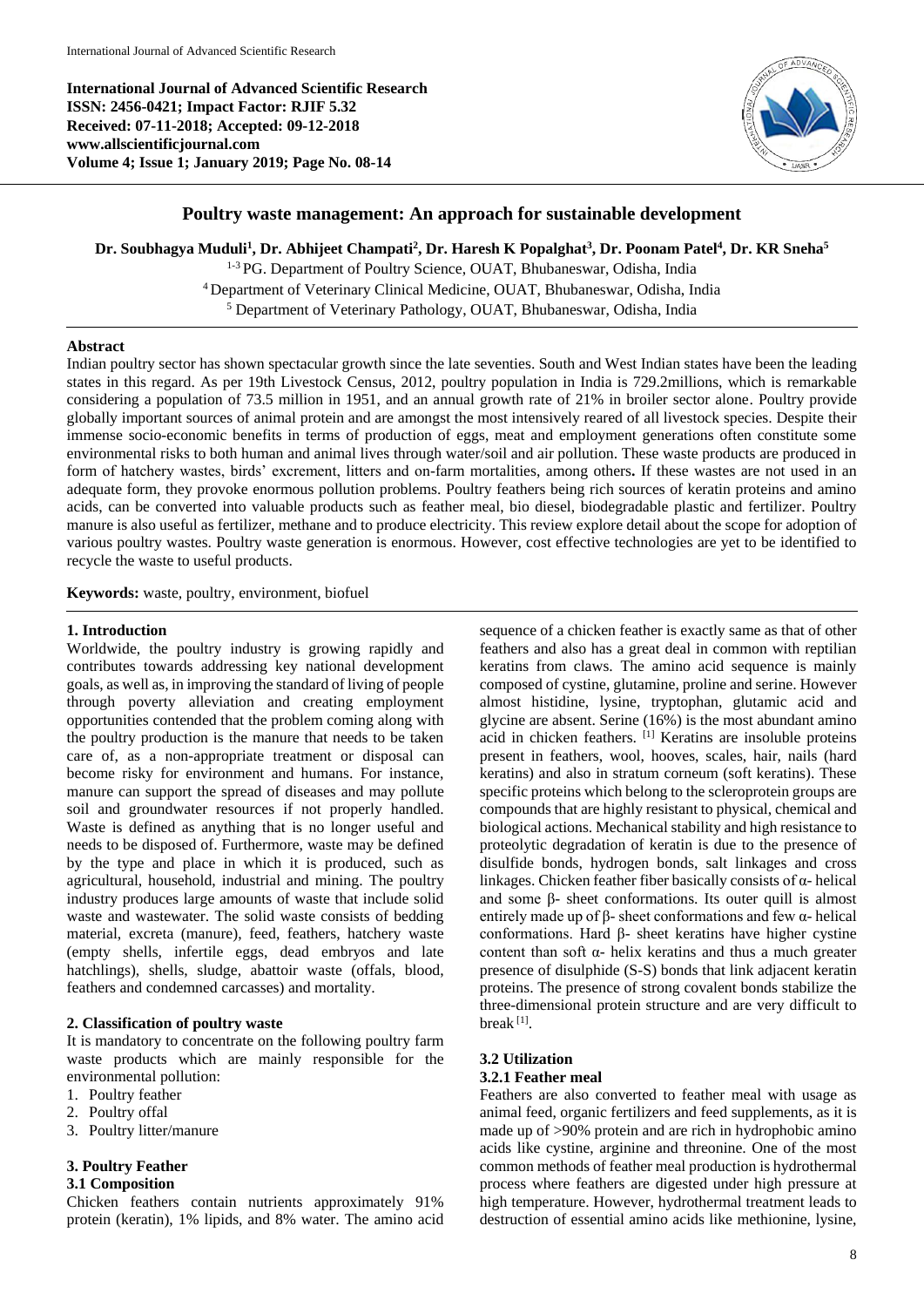tyrosine, tryptophan that accounts to poor digestibility and low nutritional value [2].

#### **3.2.2 Chemical hydrolysis**

Chicken feather keratin when treated with lime (calcium hydroxide) to get a liquid product rich in amino acids and polypeptides, can be used as an animal feed supplement. At high temperatures (150°C), 80% of feather keratin is solubilised within 25 min. However a relatively longer reaction time (300 min) is needed at moderate temperatures (100°C). After 3 h of hydrolysis at 150°C, 95% of feather keratin is digested. Under the recommended conditions (100°C, 300 min, and 0.1 g Ca(OH)2/g dry feather), after lime treatment, about 54% of calcium can be recovered by carbonating. In rumen fluid, ammonia production from soluble keratin similar to that of soybean and cottonseed meals and is greatly less than that of urea, showing that ammonia toxicity will not result from cattle being fed with soluble keratin<sup>[3]</sup>.



**Fig 1:** Chemical Hydrolysis of Feather Keratin

## **3.3 Feather bioconversion**

Feather wastes are utilized on a limited basis only as a dietary protein supplement (as feather meal). Initially, the feather wastes can be cooked either with steam or chemically to make it more digestible, but such treatments are expensive. Meanwhile, microorganisms play an alternative role to increase the biovalue of feather wastes. It has already been reported that the feather-lysate produced by Bacillus licheniformis PWD-1 has nutritional features for feed similar to soybean protein. Even though bacterial keratinolytic proteases showed a potential for feather bioconversion, improvement of enzyme activities and higher yields are required to make these suitable for industrial applications. [4]

**Table 1:** Feather Degrading Bacteria and Properties

| <b>Bacteria Name</b>    | <b>Production Of</b><br>Keratinolytic<br><b>Activities (IN Units) (Degree Celcius)</b> | Optimum<br><b>Temprature</b> | Optimum<br>PH |
|-------------------------|----------------------------------------------------------------------------------------|------------------------------|---------------|
| Bacillus subtilis       | 142                                                                                    |                              | $5-9$         |
| <b>Bacillus pumilus</b> | 96                                                                                     | 40                           | $5-6$         |
| <b>Bacillus</b> cereus  | 09                                                                                     | 30                           |               |

Feather-degrading bacteria are now isolated from poultry waste. Among those isolates, three strains of *Bacillus subtilis*, *Bacillus pumilus* and *Bacillus cereus* have the potential to degrade feathers with a production of 142, 96 and 109 units of keratinolytic activities, respectively. The production of keratinolytic protease by *B. pumilus* and *B. cereus* are possible with feathers, but not with *B. subtilis* since it produces the enzyme constitutively in the presence of various proteins such as casein, feather and BSA. The maximum keratinolytic activities of *B. subtilis* and *B. pumilus* are 161 and 149units/ml after 84 and 72 h of cultivation, respectively.

#### **3.4 Bio diesel**

Slaughter house wastes like feathers, blood, and innards are being processed and utilized as high-protein animal feed sources or as fertilizer due to its high nitrogen content. It is estimated that these wastes contain up to 12 per cent fat. Scientists from the University of Nevada isolated the animal fat and successfully produced biodiesel comparable to biodiesel from other feed stock. Environmental friendly processes are developed for the production of biodiesel from feather meal. In biodiesel production, primarily fat is extracted from feather meal in boiling water (70°C) and subsequently trans- esterified into biodiesel using potassium, nitrogen and methane; 7-11% biodiesel (on a dry basis) is produced in this process. ASTM analysis confirmed that biodiesel from feather meal is of good quality when compared to other biodiesel made from other common feed stocks.

#### **3.5 Technical textiles**

The nonwoven is prepared by using low cost chicken feathers. The advantage of application of chicken feathers in textile field are wide. The nonwoven textile materials prepared by chicken feathers are very versatile and have a wide application in the field of technical textiles. [5]

#### **3.6 Biodegradable plastic**

Poultry feathers are also converted into biodegradable plastics by a process called polymerization. In this process, feathers which contain keratin protein are pulverized into fine dust. Chemicals that make keratin molecules to join together are used to form long chains (polymerization). It is further moulded into various shapes when heated at 170°C. These thermoplastics can be popularised to manufacture all kinds of products, from plastic cups and plates to furniture.



**Fig 2:** Formation of Biodegradable Plastic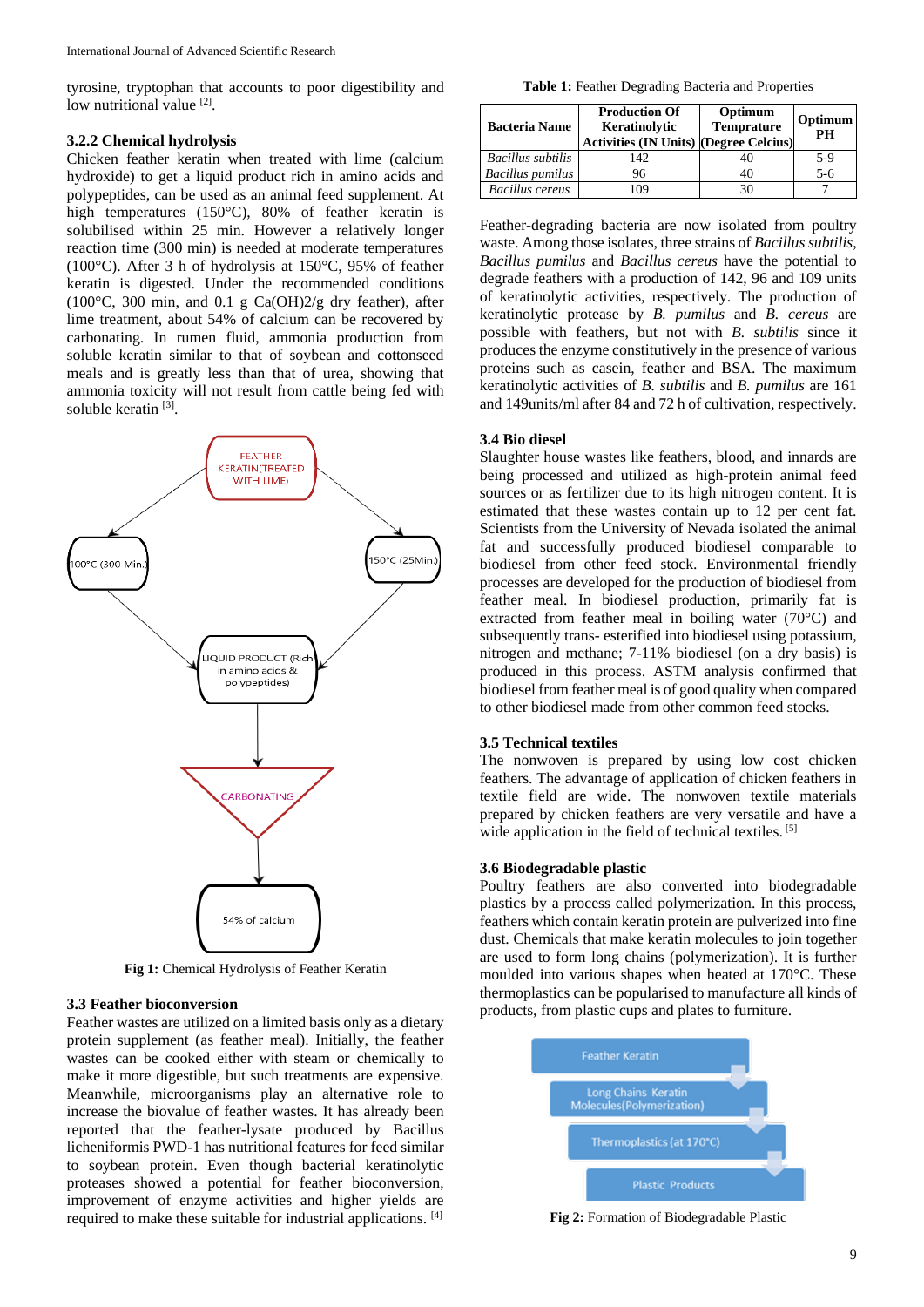## **3.7 Fertilizer**

A slow release nitrogen fertilizer is developed from poultry feathers. In this attempt, the structure of keratin fibres are modified by steam hydrolysis for 12 weeks to break disulphide bonds, enzymatic hydrolysis by Bacillus licheniformis to break polypeptide bonds and steam hydrolysis (autoclaving) to improve mineralisation followed by cross linking of protein by formaldehyde reaction to minimize excess mineralisation.<sup>[6]</sup>.

## **4. Poultry Offal**

Organic solid by-products and wastes produced in broiler farming and slaughtering are blood, feet, head, bone, trimmings and organs. Offal consists of 5.3% of total Kjeldahl nitrogen, 32% proteins, 54% lipids and 0.6 to 0.9 % methane production potential [7].

### **4.1 Micro flora**

Poultry by-products and wastes contain several 100 different species of micro-organisms in contaminated feather, feet, intestinal contents, and processing equipments, including harmful pathogens such as Salmonella sp., Staphylococcus sp., and Clostridium sp. Finnish meat products contain considerably lower pathogen levels (Ministry of Agriculture and Forestry, 2000). For example, in 1997, positive Salmonella samples in broiler and turkey meat in slaughtered flock and meat from cutting plants rated between 0.6% and 3.1%, respectively  $[8]$ . In comparison, in the US, about 30% of chicken products were contaminated with live Salmonella, and 60–80% of chickens were contaminated with Campylobacter, many strains of which are resistant to common antibiotics.

## **4.2 Residues**

Birds also accumulate various heavy metals, drugs, and other chemicals added in their feed for nutritional and pharmaceutical purposes. Veterinary drugs and other chemical contaminants are also present in poultry in different concentrations; e.g., zinc and copper concentrations in poultry feeds in England and Wales range from 28–4030 to 5–234 mg/kg TS, respectively. However zinc and copper concentrations in poultry manure are ca. 400 and ca. 80 mg/kg TS, respectively <sup>[9]</sup>. Poultry litter in Israel showed to contain varying levels of testosterone (up to 700 ng/g) and oestrogen (up to 500 ng/g), which can interfere with reproductive function [10].



**Fig 3:** Poultry Offals Utilization

## **4.3 Incineration**

Incineration refers to technologies of thermal destruction, apparently among the most effective methods for destroying potentially infectious agents<sup>[11]</sup>. Air-dried poultry litter is an established combustible solid fuel with a gross calorific value of about 13.5 GJ per tonne, about half that of coal. But materials having a high moisture content have little or no energy value. In incineration, the air emission, process conditions, and the disposal of solid and liquid residues need to be strictly controlled.

## **4.4 Burial and controlled landfilling**

Burial of dead birds on the farm has to be strictly monitored to avoid groundwater contamination. As the operation, monitoring, and control of land filling also became more tightly regulated under Directive 1999/31/EC. [12] In Europe landfills must prevent as much as possible, its adverse effects on the local environment, particularly the pollution of surface water, groundwater, soil and air. All these measures may increase the costs of land filling.

#### **4.5 Rendering**

Rendering refers to different heating applications to remove fat from meat. Rendering at 133°C for a minimum of 20 min at 3 bars or an alternative heat treatment is required for highrisk materials used for animal feed or as an intermediate product for the manufacture of organic fertiliser or other derived products. Rendering produces meat-bone-meal, which can be used in animal feed or as fertiliser or further processed via anaerobic digestion or composting. In addition, rendering produces fat, which may be used for animal feed, in chemical industry products, or burned as fuel. Slaughterhouse by-products are preserved with formic acid as it has good source of proteins and vitamins and are used as animal feed  $^{[13]}$ . As one among the biggest fur animal producers in the world, Finland uses an annual 370 million kg of fur animal feed, more than half of which are byproducts from the meat and fish industry. Legislation, however, has become stringent about the use of slaughter byproducts for animal feed to reduce the risk of disease transmission via the feed and the food chain.

#### **4.6 Composting**

Composting is an aerobic biological process to degrade organic material. It is a common method to treat poultry slaughterhouse wastes, grease trap residues, manure, litter, and sometimes also feather. Composting reduces pathogens, and the resulting compost can be used as soil conditioner or fertiliser. However, wastes having high moisture with low fibre content need higher amounts of moisture-sorbing and structural support to compost well [14].

#### **4.7 Anaerobic digestion**

Anaerobic digestion is a biological process in which organic matter is degraded to methane. Methane can be used as a source of bio-energy to replace fossil fuels thereby reducing carbon dioxide emissions. Anaerobic digestion reduces pathogens and odours and requires little land space for treatment, and can treat wet and pasty wastes [15]. In addition, any releases to air, water, and land from the process can be well controlled. Most of the nutrients also remain in the treated material and can be recovered for agriculture or feed use.

### **4.8 Methane production**

The biological methane production rate and yield of different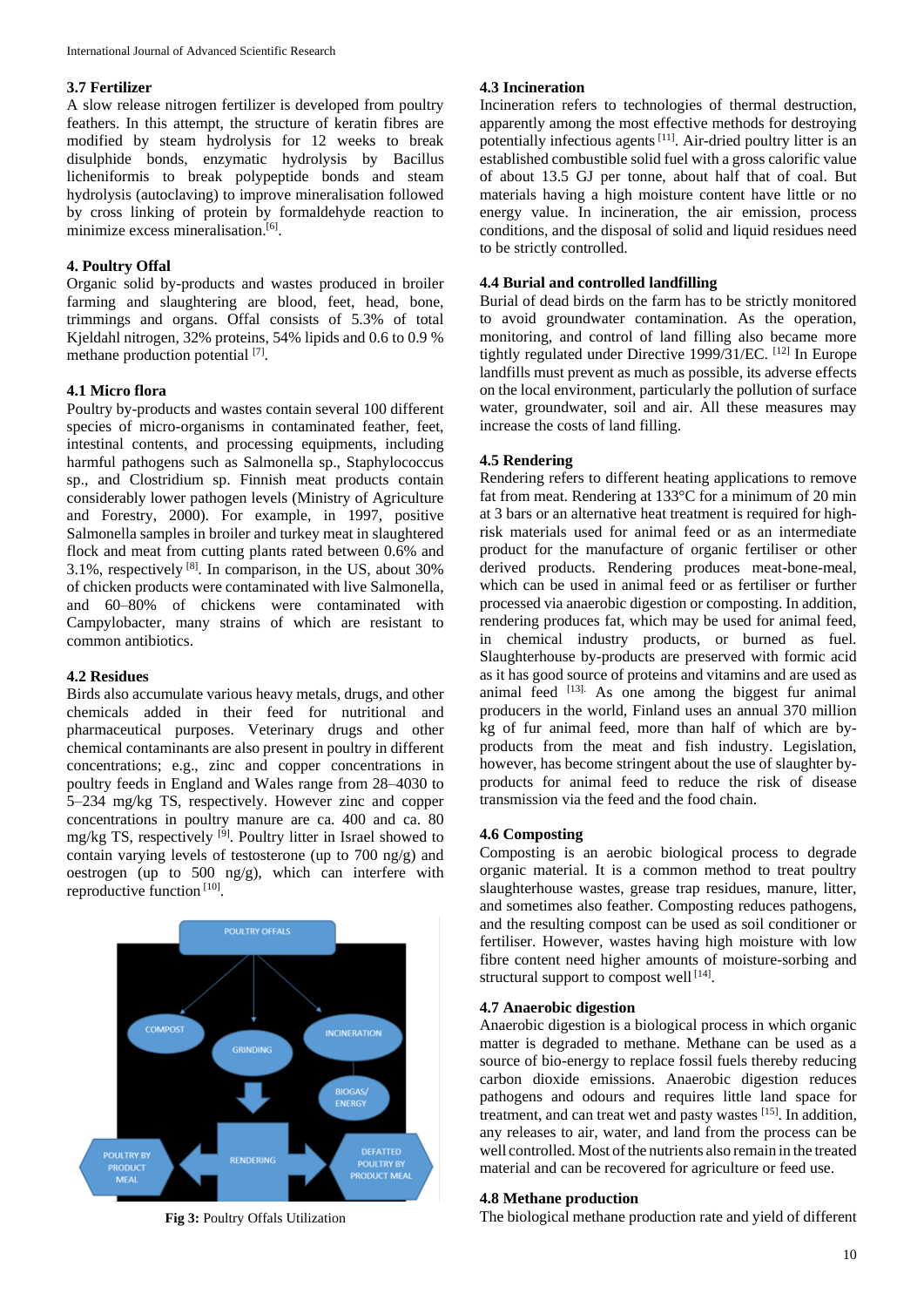poultry slaughtering residues differ from each other. Poultry offal, blood, and bone meal which were rich in proteins and lipids, showed high methane yields at different concentrations of volatile solids. Blood and bone meal produced methane rapidly. The methane production of offal need more time probably due to longchain fatty acid inhibition. The length of time depends on the source and various concentrations of inoculum and incubation temperature. Sewage sludge at 35ºC, have the shortest delay of a few days, while granular sludge did not produce methane within 64 days of incubation. Feather showed somewhat lower methane yield of 0.21 m3 kg -1 when volatile solids were added (50 m3 ton -1 wet weight). Combined thermal (120ºC, 5 min) and enzymatic (commercial alkaline endopeptidase, 210 g 1 -1) pre-treatments resulted in increased methane yield by 37 to 51%. Thermal (70-120ºC, 5-60 min), chemical (NaOH 2-10 g 1-1, 2-24 h), and enzymatic pre-treatments are less effective, with methane yield increasing only by 5 to 32%. Anaerobic digestion of the poultry slaughter residues appears a promising possibility because of the high methane yield and nitrogen content of these residues (8 to 14% N of total solids).

## **5. Poultry Litter Management**

Poultry litter consists of bedding material mixed with manure, feathers, spilled water and waste feed accumulated during the production cycle. The bedding material, primarily have high carbon content biomass and this contributes to the energy content of litter [16]. Materials used include straw, sawdust, wood shavings, shredded paper and peanut or rice hulls [17]. Because of its high plant nutrient levels, it is a valuable organic fertilizer providing plant nutrients such as nitrogen (N), phosphorus (P) and potassium (K). Applying poultry litter residues to crop soil will increase organic matter and as a result the soil's water-holding capacity and improve soil tilth. However, one of the main risks related to agricultural field is the imbalance of N and P in poultry manure. These two nutrients in poultry litter are not in the same proportion as needed by crops. A soil analysis is important to determine the appropriate balance of N-P-K and Ca for the desired crop and although poultry litter contains many of the valuable macronutrients found in expensive commercial fertilizers, the NPK ratios may not be ideally suited to the soil nutrient needs  $[16]$ . There are many different waste management options for litter including land application of litter as an organic fertiliser.

#### **5.1 Utilization 5.1.1 Litter re-use**

One solution to dealing with used or spent litter, widely adopted in the United States of America, is to re-use it for subsequent batches of broilers. While there are cost-saving benefits from not entirely replacing spent litter with new bedding material for each batch, there is also a bonus in that the eventual multi-batch litter makes for an improved compost due to its higher proportion of nutrients from greater proportion of chicken excreta to bedding material in the litter. If there are concerns about carryover of disease organisms in re-used litter, methods to reduce pathogen load developed under Poultry CRC project Methods to quantify and inactivate viruses in poultry litter can be accessed via the following links. These include standard procedures for inshed pasteurisation of litter between batches and the LitterHeatMap model to predict and optimise temperatures in litter being pasteurised by heaping.

## **5.1.2 Poultry waste in livestock feeding**

Poultry litter has been used in diets for poultry, swine, lambs, ewes, lactating cows, wintering cattle and brood cows. Poultry litter and/or manure are used as livestock feed in most countries [18] . Including Israel and some states in the US. Poultry waste used for animal feeding is obtained primarily from laying hens (caged and not caged) as well as broiler operations. Poultry litter is also used to feed livestock. Cage layer waste can be used by ruminants as a source of supplemental protein. Chaudhry *et al*. (1997) stated that amino acid nitrogen of cage layer waste ranges from 37 to 40% of total nitrogen and that about 40 to 60% of total nitrogen in poultry excreta is present in the form of nonprotein nitrogen (NPN). Uric acid, the major NPN source in poultry is degraded to ammonia by rumen microbes. According to National Research Council (NRC) (1984), the maximum inclusion rate for poultry waste in ruminant feeds is 20%. Crickenberger and Goode (1996) suggested that adding broiler litter to beef cattle rations at a level of 20% or higher (as fed basis) generally meets the animal's needs for crude protein, calcium and phosphorus. The investigators reported beneficial effects of feeding corn silage to which poultry litter has been added at a level of 30%. Furthermore, Muller (1980) observed that poultry waste fed at levels above 35% usually covers almost the total protein requirement of sheep, and contributes substantially to the energy of the total ration. The investigator noted that the only problem encountered in feeding processed poultry waste to sheep is the toxicity derived from the high copper level in poultry diets. Jordon *et al*. (2002) measured body conditions of sheep fed dried poultry waste, soybean or urea as winter supplements and concluded that feeding a supplement containing dried poultry waste resulted in performance similar to that of conventional supplements containing soya bean meal. In Nigeria, Owen *et al*. (2008) investigated the nutrient quality of heat treated poultry litter and obtained dry matter (DM), crude protein, energy, crude fibre, ether extract and ash values of 87%, 20%, 621.41 kcal/kg, 10.40%, 2.2% and 18.50%, respectively. In addition, phosphorus, calcium, sodium, potassium and magnesium values in the litter were 4.50%, 2.00%, 0.10%, 2.05 and 0.48%, respectively. The investigators concluded that poultry litter could be incorporated into animal feeds.

# **5.1.3 Closed-loop systems**

An important concept for a waste manager is a closed-loop system where outputs from one industry become inputs for another. Therefore, pollution could be defined as a resource or raw product that has an adverse effect on the environment which has not been transformed into another useful product. Land application satisfies this requirement as litter is transformed into plants while soil structure is improved by increasing soil organic matter. Composting litter before applying to land can enhance both plant growth and soil structure.

### **5.1.4 Composting**

Composting is a natural, biological process by which organic material is broken down and decomposed. It is also the manipulation of the natural aerobic process of biological decomposition of organic materials to increase the decomposition rate. This process is carried out by successive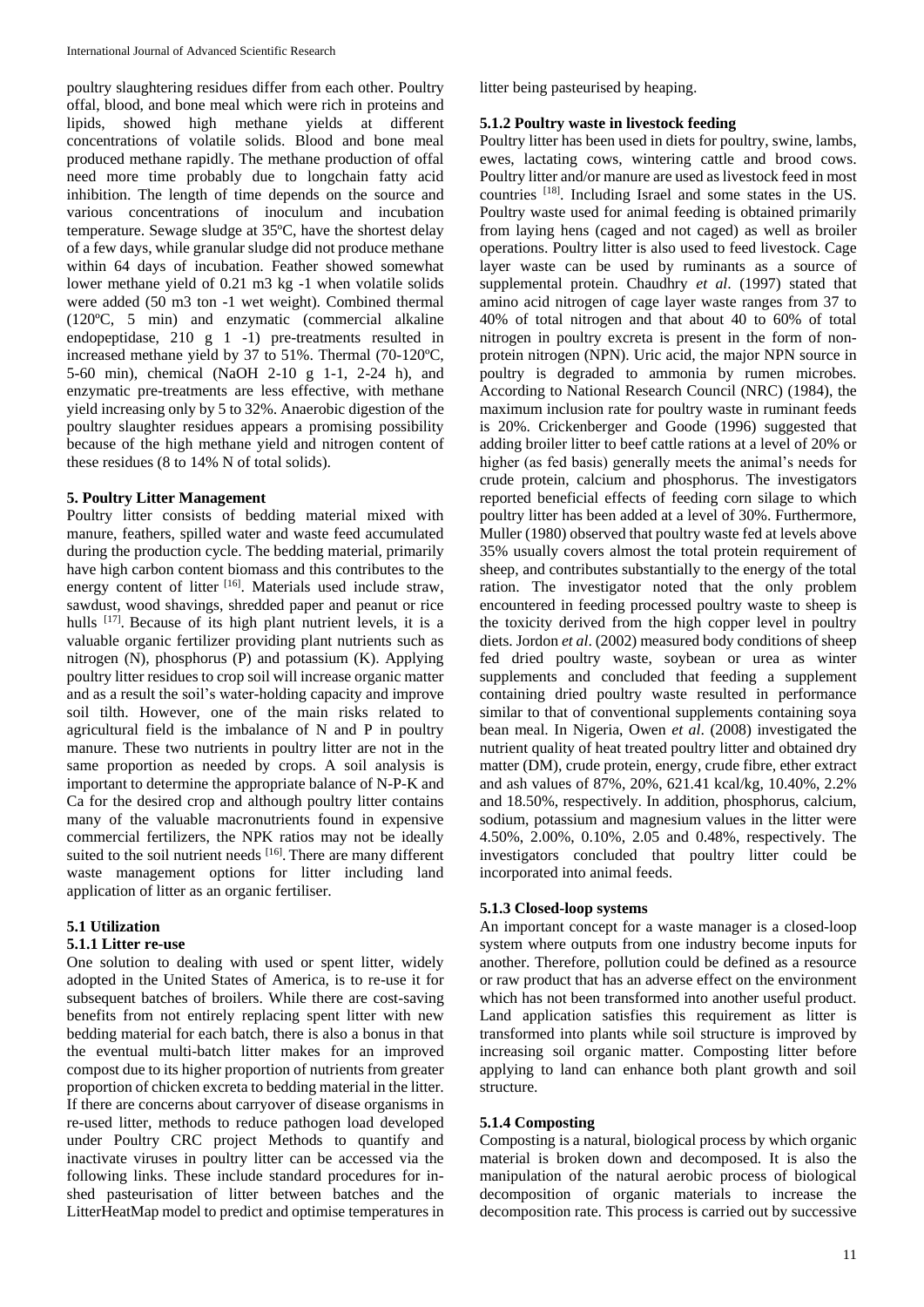microbial populations which function under increasing temperatures to break down organic materials into carbon dioxide, water, minerals, and stabilized organic matter. Composting of waste is viewed as a viable means of reducing litter needs by recycling and reusing litter. Additionally, composting results in a product that is much more environmentally acceptable than raw litter for land application. It is a biological process in which organic wastes are stabilized and converted into a product to be used as a soil conditioner and organic fertilizer. According to Anon (2002), composting provides an inexpensive alternative for disposal of animal-based wastes and other biological residuals. Properly composted material is environmentally safe and a valuable soil amendment for growing certain crops. The basic objective in composting is to maximize microbial activity at the expense of the waste material. To achieve this, maximum metabolic heat output by thermophilic bacteria must be attained. According to Malone (2005), microorganisms will rapidly compost carcasses in the presence of oxygen (>5%), moisture (4060%), and a proper carbon to nitrogen ratio (20:1 to 35:1). This process produces carbon dioxide, water vapour, heat and compost. Under proper conditions, thermophilic organisms will cause the compost to heat to temperatures ranging from 57 to 63 oC. Evanylo *et al*. (2009) stated that mesophilic bacteria thrive at temperatures of 25° to 42 °C, but they can survive at higher temperatures. Mesophilic bacteria feed on the most readily available carbohydrates and proteins. Their metabolic activity raises the temperature of the windrow sufficiently to allow the takeover by thermophilic bacteria which perform best at temperatures ranging from  $50^{\circ}$  to 60 °C. If the temperature rises much above 66 °C, the majority of the bacterial population and many other living organisms will die. Anon (2002) stated that it takes 2 to 6 months for the animal to decompose.

### **5.1.5 Biogas production**

The anaerobic digestion of organic wastes leads in the generation of biogas, which contains of approximately 60% CH4 and 38% carbon dioxide (CO2). The remaining 2% is water vapor, NH3 and hydrogen sulfide. CH4 has a range of possible uses as an energy source, but it has primarily been used by direct burning for heat or as fuel for internal combustion engines (Hashimoto *et al*., 1980). Possible uses for the digester effluent include fertilizer and feed supplement for animals, although the nutritive value of the effluent is dependent on the digestion system and operation method as well as the method of collection. Studies of biogas generation by anaerobic digestion of a number of animal wastes, including poultry waste, points that several variables influence biogas generation. A number of researchers have described the method of digestion systems for poultry manure. Most of these systems were designed to operate in the mesophilic range (approximately 35°C), as recommended by Smith (1980) for on-farm systems.Net energy produced during digestion has been reported to range from approximately 60% to 75% (Morrison *et al*., 1980) of gross output. While the theory of biogas generation is well established, there have been several reports of operational difficulties accompanying anaerobic digestion of poultry manure, which must be diluted for hydraulic transport. The major problems include mechanical aspects such as mixing, screening, pumping and plumbing, formation of scum, grit accumulation and others. In addition, the equipment is not simple and the digesters must often be operated without

skilled technicians. These problems may influence the economic feasibility of biogas generation. Barth and Hegg (1979) state that biogas production is economically justifiable when the digestion systems operate at design capacity, but found that none of eight plants they visited was operating at capacity. The primary reason cited was operators' lack of familiarity with the technology; when confronted with a problem, the digestion system was simply shut down.

## **5.1.6 Mass burn combustion**

Chicken litter is one of the wastes comes from the Chicken poultry farms [19] that constitute a complex source of organic nutritive ingredients with environmental effects.These wastes can be used to make the energy generation. Percentage of heat energy of produced by the Laying hen and Broilers are more than other farm cattles.The most effective and successful conversion of poultry litter to energy involves the use of mass burn combustion and, in particular, step-grate combustion systems [17]. The wastes can be burnt in purpose-built incinerators. The heat can then be used to produce electricity, or to provide heating for the buildings. Advanced technologies can be employed to ensure that the waste gases emitted from these facilities will reduce the environmental risk.

## **5.1.7 Fluidised bed combustion**

In fluidized bed combustion is devise contains three main types of fluidised beds, bubbling, turbulent or circulating bed types. All designs consist of a bed of sand in a refractorylined chamber through which primary combustion air is blown from below. Adjusting the airflow fluidises the sand particles. Cyclones are placed within the freeboard to recirculate the sand to the bed. The fluidised bed reactor facilitates the dispersion of incoming fuel, where it is quickly heated to ignition temperature and provides sufficient residence time in the reactor for complete combustion. Fluidised beds are compact and have high heat-storage and heat transfer rates and thus allow faster ignition of low combustible waste to recover the heat. Using poultry litter as an energy resource (combined heat and power), combustion studies of poultry litter on its own or mixed 1:1 with peat were carried out in an atmospheric bubbling fluidised bed  $[20]$ . The high moisture content of chicken litter provided uncertainty as to whether combustion could be sustained on 100% chicken litter therefore, a mixture with peat was considered to help improve combustion.



**Fig 4:** Fluidised bed combustion [21]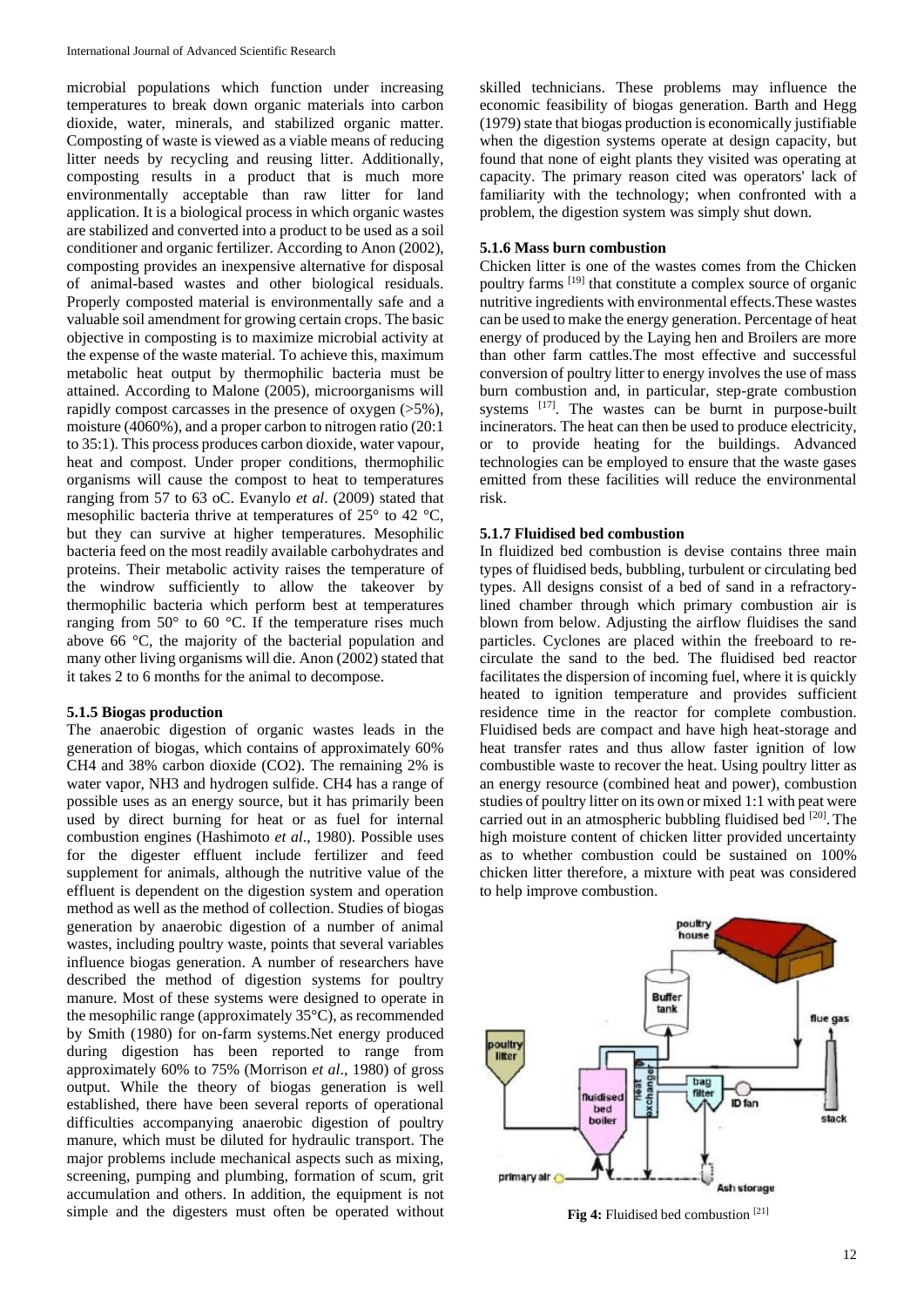The study found that as long as the moisture content of chicken litter is kept below 25%, the combustion will not need the addition of peat. Leachability tests were carried out with the ashes collected to verify whether or not they could safely be used in agricultural lands. The results showed little tendency to leach. These studies illustrate that fluidised bed technology can be used for the direct combustion of poultry litter. The minimization of moisture content at low cost is obviously desirable and worthy of investigation for all combustion techniques. The manipulation of diet to lower the moisture content of poultry litter may be an approach worth considering. High moisture barley, which is sometimes included in the feed given to broiler chickens in Norway, was stored under different conditions to study the effect on the digestive tract and, consequently, the moisture content of the poultry manure. The barley was preserved anaerobically by ensiling using different additives, aerobically with propionic acid, or by drying  $[17]$ .

# **5.1.8 Direct combustion**

Direct combustion and incineration are recognised as efficient options for generating renewable energy and fertiliser grade ash from litter and could potentially close the nutrient loop for the poultry industry. There are currently successful large scale off-site electricity utilities operating in the UK that primarily use litter as a fuel. For on-site electricity and heat generation, smaller direct combustion systems are being researched and developed, and if commercialized, could supply Australian broiler growers with both environmentally sustainable waste disposal and energy.

# **5.1.9 Vermiculture**

The use of specially selected earthworm species to degrade waste is known as vermiculture. This technique has been widely adopted by home gardeners to utilize green wastes and vegetable scraps. Vermiculture has the potential to produce both humic rich vermi-compost (vermicast) and meat meal (vermimeal) from litter. Traditionally, the vermiculture process has primarily been adopted to produce vermicast, a recognised valuable organic fertiliser.

# **6. Conclusion**

Poultry waste is one of the major pollutants if not properly disposed. Poultry feathers can be treated chemically or biologically with microbes to improve the nutritive value of feather wastes which can be used as animal feed. They can also be biologically converted into feed supplements, biodiesel, and biodegradable plastic and organic fertilizer. The offals are utilized by various methods like rendering, incineration, burial, controlled land filling, composting and anaerobic digestion. Rendering produces meat-bone meal which may be used as animal feed or fertilizer. Composting reduces pathogens. The compost is used as soil conditioner or fertilizer. Poultry litter contains carbon, nitrogen, phosphorous, chlorine, calcium, magnesium, and sodium, manganese, ferrous, copper and arsenic. It is used as a very good source of fertilizer. Methane gas produced from poultry litter is converted into electricity using a patented technology. Altogether, poultry wastes can be effectively utilized if properly treated to reduce the ill effects and a range of value added products like fertilizer, biodiesel, animal feed, electricity, bone meal and biodegradable plastic can be produced.

# **7. References**

- 1. Kannapan Saravanan, Bharathi Dhurai. Exploration on amino acid content and morphological structure in chicken feather fiber, JTATM, 2012, 7:3.
- 2. Ekta Tiwary, Rani Gupta. Rapid conversion of chicken feather to feather meal using dimeric keratinase from Bacillus licheniformis ER-15, J Bioprocess Biotechniq. 2012; 2:4.
- 3. Guillermo Coward-Kelly, Vincent S. Chang, Frank K. Lime treatment of keratinous materials for the generation of highly digestible animal feed: 1. Chicken feathers, Bioresource Technol. 2006; 97(11):1337-43.
- 4. Kim JM, Lim WJ, Suh HJ. Feather-degrading Bacillus species from poultry waste, Process Biochemistry. 2001; 37:287-291.
- 5. Chinta SK, Landage SM, Yadav Krati. Application of Chicken Feathers in Technical Textiles, IJIRSET. 2013;  $2.4$
- 6. Jong-Myung Choi, Paul Nelson V. Developing a Slowrelease Nitrogen Fertilizer from Organic Sources: II. Using Poultry Feathers, J. Amer. Soc. Hort. Sci. 1996; 121(4):634-638.
- 7. Salminen E, Rintala J. Anaerobic digestion of organic solid poultry slaughterhouse waste – a review, Bioresource Technology. 2002; 83:13-26.
- 8. Ministry of Agriculture and Forestry. Control of foodstuffs of animal origin. Veterinary and food department, 2000.
- 9. Nicholson FA, Chambers BJ, Williams JR, Unwin RJ. Heavy metal contents of livestock feeds and animal manures in England and Wales. Bioresour. Technol. 1999; 70:23-31.
- 10. Shore LS, Harel-Markowitz E, Gurevich M, Shemesh M. Factors affecting the concentration of testosterone in poultry litter. J. Environ. Sci. Health A. 1993; 28(8):1737-1749.
- 11. Ritter WF, Chinside AEM. Impact of dead bird disposal pits on groundwater quality on the Delmarva Peninsula. Bioresour. Technol. 1995; 53:105-111.
- 12. Commission of the European Communities, Council Directive 1999/31/EC. Official Journal. 1999; 182:1-9.
- 13. Pulsa A. Turkistarhat tarvitsevat laadukasta teurasj€atett€a. Lihalehti. 1996; 3:38-41. in Finnish
- 14. Tritt WP, Schuchardt F. Materials flow and possibilities of treating liquid and solid wastes from slaughterhouses in Germany. A review. Bioresour. Technol. 1992; 41:235-245.
- 15. Braber K. Anaerobic digestion of municipal solid waste: a modern waste disposal option on the verge of breakthrough. Biomass Bioenergy. 1995; 9:365-376.
- 16. Reardon T, Berdegue J, Escobar G. Rural nonfarm employment and incomes in Latin America: Overview and policy implications. World Development. 2001; 29:395-409.
- 17. Kelleher BP, Leahy JJ, Henihan AM, O'Dwyer TF, Sutton D, Leahy MJ. Advances in poultry litter disposal technology, Bioresource technology. 2002; 83:27-36.
- 18. Smith LW, Wheeler WE. Nutritional and economic value of animal excreta. Journal of Animal Science. 1979; 48:144-156.
- 19. Zaigham NA, Nayyer ZA. In Proceedings of Renewable Energy Technologies & Sustainable Development, 2005, 65p.